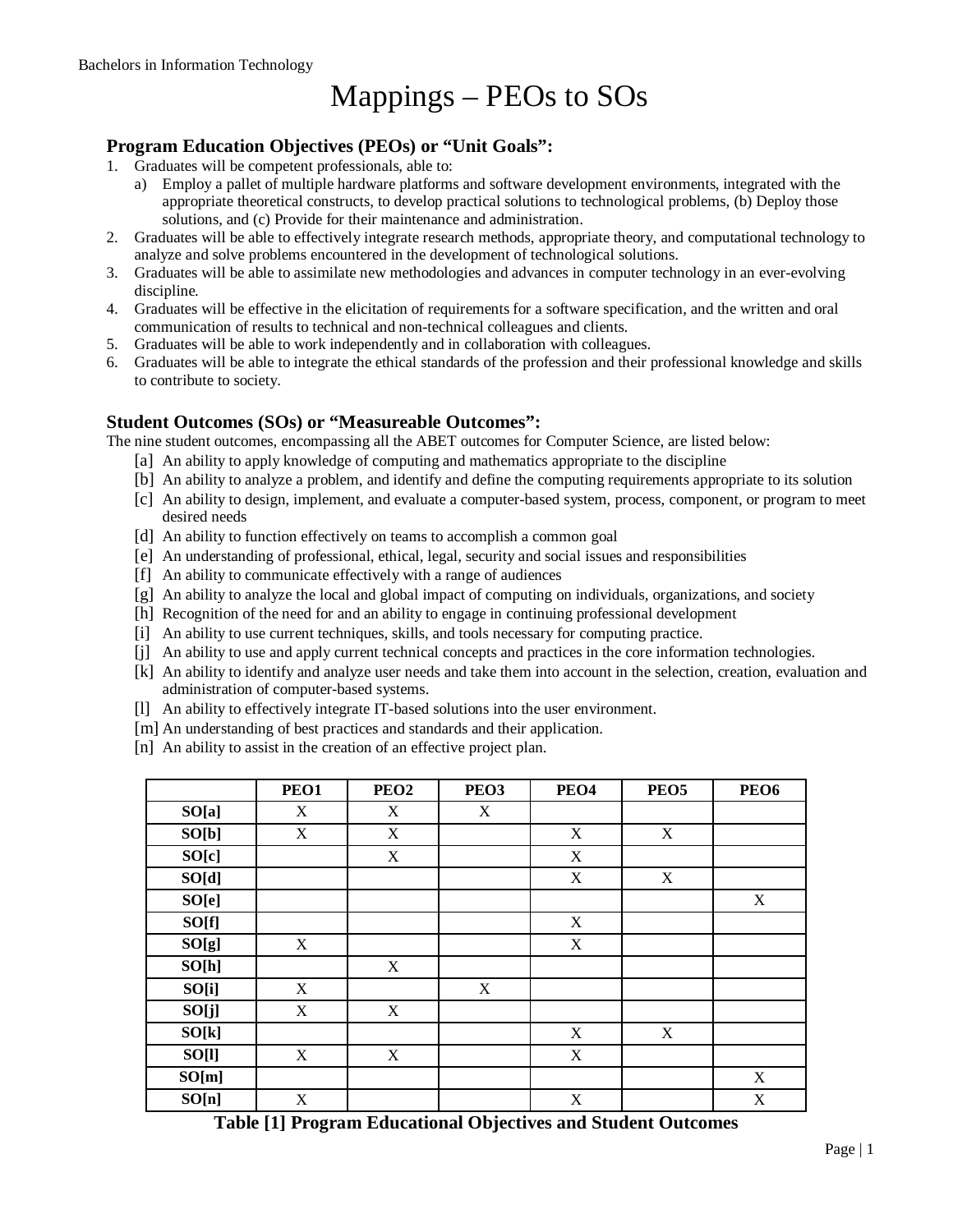| Course | $\mathbf a$ | $\mathbf b$ | $\mathbf c$  | $\mathbf d$  | $\mathbf e$ | $\mathbf f$ | g           | $\mathbf h$ | $\mathbf{i}$ | $\mathbf{i}$ | $\bf k$      | $\mathbf{l}$ | ${\bf m}$    | $\mathbf n$ |
|--------|-------------|-------------|--------------|--------------|-------------|-------------|-------------|-------------|--------------|--------------|--------------|--------------|--------------|-------------|
| 161    | $\mathbf X$ | $\mathbf X$ | $\mathbf X$  |              |             |             |             |             | $\mathbf X$  | $\mathbf X$  |              |              |              |             |
| 257    | $\mathbf X$ |             |              |              |             |             |             |             |              |              |              |              |              |             |
| 280    | $\mathbf X$ | $\mathbf X$ | $\mathbf X$  |              |             |             |             |             | X            | $\mathbf X$  |              |              |              |             |
| 285    |             |             | $\mathbf X$  | $\mathbf X$  | $\mathbf X$ | $\mathbf X$ |             |             | $\mathbf X$  | $\mathbf X$  | $\mathbf X$  | $\mathbf X$  |              | $\mathbf X$ |
| 290    | $\mathbf X$ | $\mathbf X$ | $\mathbf X$  |              |             |             |             |             | $\mathbf X$  |              |              |              |              |             |
| 294    | $\mathbf X$ |             | $\mathbf X$  |              |             | $\mathbf X$ |             | $\mathbf X$ | $\mathbf X$  | $\mathbf X$  |              | $\mathbf X$  |              |             |
| 315    |             |             | $\mathbf X$  | $\mathbf X$  | $\mathbf X$ | $\mathbf X$ | $\mathbf X$ | $\mathbf X$ | $\mathbf X$  | $\mathbf X$  | $\mathbf X$  | $\mathbf X$  |              |             |
| 329    |             |             | $\mathbf X$  |              | $\mathbf X$ |             |             |             |              |              |              | $\mathbf X$  | $\mathbf X$  |             |
| 375    | $\mathbf X$ | $\mathbf X$ | $\mathbf X$  |              |             |             | $\mathbf X$ | $\mathbf X$ | $\mathbf X$  | $\mathbf X$  |              |              |              |             |
| 383    | $\mathbf X$ | $\mathbf X$ | $\mathbf X$  | $\mathbf X$  | $\mathbf X$ | $\mathbf X$ |             |             | $\mathbf X$  | $\mathbf X$  | $\mathbf X$  | $\mathbf X$  |              | $\mathbf X$ |
| 390    | $\mathbf X$ | $\mathbf X$ | $\mathbf X$  |              |             |             |             |             | X            | $\mathbf X$  |              |              |              |             |
| 391    | $\mathbf X$ | $\mathbf X$ | $\mathbf X$  |              |             | $\mathbf X$ |             |             | $\mathbf X$  |              |              |              |              |             |
| 401    |             | $\mathbf X$ | $\mathbf X$  |              |             |             |             | $\mathbf X$ | $\mathbf X$  | $\mathbf X$  |              |              |              |             |
| 409    | $\mathbf X$ | $\mathbf X$ | $\mathbf{X}$ |              |             | $\mathbf X$ |             | $\mathbf X$ | X            | $\mathbf{X}$ |              | $\mathbf X$  | $\mathbf{X}$ |             |
| 411    | $\mathbf X$ | $\mathbf X$ | $\mathbf X$  | $\mathbf X$  |             | $\mathbf X$ |             | $\mathbf X$ | X            | $\mathbf X$  | $\mathbf X$  | $\mathbf X$  | $\mathbf X$  | $\mathbf X$ |
| 415    |             | $\mathbf X$ | $\mathbf X$  |              |             |             |             | X           | $\mathbf X$  | $\mathbf X$  | $\mathbf{X}$ | $\mathbf X$  | $\mathbf X$  | $\mathbf X$ |
| 420    |             |             | $\mathbf{X}$ | $\mathbf{X}$ | $\mathbf X$ | $\mathbf X$ |             |             | X            | $\mathbf X$  | $\mathbf X$  | X            | $\mathbf X$  | $\mathbf X$ |
| 431    | $\mathbf X$ | $\mathbf X$ | $\mathbf X$  |              |             |             |             | $\mathbf X$ | X            | $\mathbf X$  |              | $\mathbf X$  |              |             |
| 439    | $\mathbf X$ | $\mathbf X$ | $\mathbf X$  | $\mathbf X$  | $\mathbf X$ | $\mathbf X$ |             |             |              | $\mathbf X$  | $\mathbf X$  | $\mathbf X$  |              |             |
| 441    | $\mathbf X$ | $\mathbf X$ | $\mathbf X$  | $\mathbf X$  |             |             |             | $\mathbf X$ | $\mathbf X$  | $\mathbf X$  |              |              |              |             |
| 447    | $\mathbf X$ | $\mathbf X$ | $\mathbf X$  | $\mathbf X$  |             |             |             | $\mathbf X$ | X            | $\mathbf X$  |              |              |              |             |
| 470    | $\mathbf X$ | $\mathbf X$ | $\mathbf X$  | $\mathbf X$  |             |             |             | X           | X            | $\mathbf X$  |              |              |              |             |
| 479    | $\mathbf X$ |             |              |              |             |             |             |             |              |              |              |              |              |             |
| 482    | $\mathbf X$ |             |              |              | $\mathbf X$ |             | $\mathbf X$ | $\mathbf X$ |              |              |              |              | $\mathbf X$  |             |

# Mappings – Courses to SOs

**Table [2] Course – Student Outcome Mapping**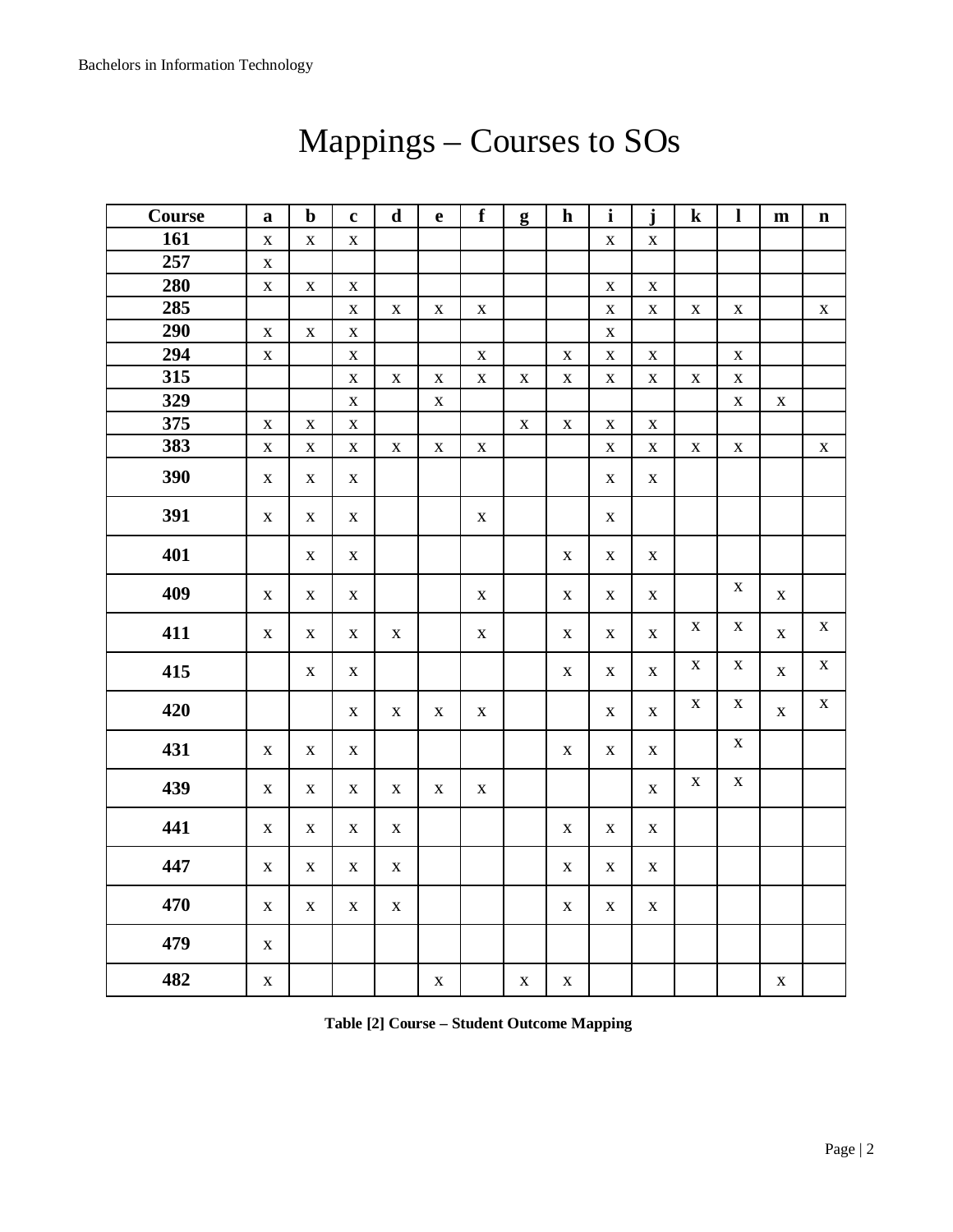# Specific Performance Indicators for each SO

(These are Measured by the Corresponding Rubric)

| Students understand the foundations of math, logic, and statistics.<br>$\bullet$<br>Students can apply this knowledge to algorithm development.<br>[a]<br>Students can apply this knowledge to data analysis.<br>• Students are able to formulate and decompose a problem into appropriate components.<br>Students are able to solicit and formulate software and hardware requirements specifications.<br>[b]<br>Students are able to estimate resources required for the proposed solution.<br>• Ability to Conceptualize<br>Ability to Develop<br>[c]<br>Ability to Validate<br>Organization and Responsibilities<br>Interaction<br>[d]<br>Productivity<br>Students will demonstrate understanding of intellectual property issues.<br>$\bullet$<br>Students will demonstrate working knowledge of a code of ethics.<br>$\bullet$<br>[e]<br>Students value fairness in making judgments involving discrimination between people and groups.<br>$\bullet$<br>Students appreciate the need for proper etiquette and proactive social behavior in professional situations.<br>Preparing Documents and Presentation Materials<br>$\bullet$<br>• Presentation Delivery<br>• Students will demonstrate understanding of various ways in which computing technology impacts<br>individuals, organizations, and society.<br>Students will demonstrate ability to analyze and reason about the impact of advances in computer technology<br>[g]<br>Students will demonstrate an understanding of the responsibilities of a computing technology professional<br>with respect to individuals and society<br>Students will demonstrate recognition of the need for continuing professional development<br>$\bullet$<br>Students will demonstrate familiarity with means for continuing professional development<br>[h]<br>Students will demonstrate ability to independently identify and assimilate new information<br>$\bullet$<br>Students will demonstrate an ability to criticize and evaluate the quality of new information<br>$\bullet$<br>Ability to do task-specific research to learn new techniques, skills, and tools.<br>$\bullet$<br>Students will demonstrate competence with multiple current platforms for computing and development.<br>[i]<br>Students will demonstrate competence with a selected set of tools (defined in cooperation with advisory<br>board)<br>• Ability to identify and evaluate relevance of new technical concepts and practices in the core information<br>technologies.<br>[j]<br>Students will understand and be able to apply current technical concepts and practices in the core<br>$\bullet$<br>information technologies.<br>Students will demonstrate competence in the process of understanding and formally specifying user<br>requirements<br>$[k]$<br>Students will demonstrate use of tools for modeling user needs<br>Students will demonstrate ability to develop software from user requirements<br>٠<br>Students will demonstrate knowledge of current IT solutions<br>$\bullet$<br>$[1]$<br>Student will demonstrate ability to collect user requirements and recognize failures in existing IT solutions<br>٠<br>Student can apply knowledge of current technologies to integrate solutions<br>[m]<br>$\bullet$ | <b>Student</b><br><b>Outcomes</b> | <b>Performance Indicators</b> |
|-----------------------------------------------------------------------------------------------------------------------------------------------------------------------------------------------------------------------------------------------------------------------------------------------------------------------------------------------------------------------------------------------------------------------------------------------------------------------------------------------------------------------------------------------------------------------------------------------------------------------------------------------------------------------------------------------------------------------------------------------------------------------------------------------------------------------------------------------------------------------------------------------------------------------------------------------------------------------------------------------------------------------------------------------------------------------------------------------------------------------------------------------------------------------------------------------------------------------------------------------------------------------------------------------------------------------------------------------------------------------------------------------------------------------------------------------------------------------------------------------------------------------------------------------------------------------------------------------------------------------------------------------------------------------------------------------------------------------------------------------------------------------------------------------------------------------------------------------------------------------------------------------------------------------------------------------------------------------------------------------------------------------------------------------------------------------------------------------------------------------------------------------------------------------------------------------------------------------------------------------------------------------------------------------------------------------------------------------------------------------------------------------------------------------------------------------------------------------------------------------------------------------------------------------------------------------------------------------------------------------------------------------------------------------------------------------------------------------------------------------------------------------------------------------------------------------------------------------------------------------------------------------------------------------------------------------------------------------------------------------------------------------------------------------------------------------------------------------------------------------------------------------------------------------------------------------------------------------------------------------------------------------|-----------------------------------|-------------------------------|
|                                                                                                                                                                                                                                                                                                                                                                                                                                                                                                                                                                                                                                                                                                                                                                                                                                                                                                                                                                                                                                                                                                                                                                                                                                                                                                                                                                                                                                                                                                                                                                                                                                                                                                                                                                                                                                                                                                                                                                                                                                                                                                                                                                                                                                                                                                                                                                                                                                                                                                                                                                                                                                                                                                                                                                                                                                                                                                                                                                                                                                                                                                                                                                                                                                                                       |                                   |                               |
|                                                                                                                                                                                                                                                                                                                                                                                                                                                                                                                                                                                                                                                                                                                                                                                                                                                                                                                                                                                                                                                                                                                                                                                                                                                                                                                                                                                                                                                                                                                                                                                                                                                                                                                                                                                                                                                                                                                                                                                                                                                                                                                                                                                                                                                                                                                                                                                                                                                                                                                                                                                                                                                                                                                                                                                                                                                                                                                                                                                                                                                                                                                                                                                                                                                                       |                                   |                               |
|                                                                                                                                                                                                                                                                                                                                                                                                                                                                                                                                                                                                                                                                                                                                                                                                                                                                                                                                                                                                                                                                                                                                                                                                                                                                                                                                                                                                                                                                                                                                                                                                                                                                                                                                                                                                                                                                                                                                                                                                                                                                                                                                                                                                                                                                                                                                                                                                                                                                                                                                                                                                                                                                                                                                                                                                                                                                                                                                                                                                                                                                                                                                                                                                                                                                       |                                   |                               |
|                                                                                                                                                                                                                                                                                                                                                                                                                                                                                                                                                                                                                                                                                                                                                                                                                                                                                                                                                                                                                                                                                                                                                                                                                                                                                                                                                                                                                                                                                                                                                                                                                                                                                                                                                                                                                                                                                                                                                                                                                                                                                                                                                                                                                                                                                                                                                                                                                                                                                                                                                                                                                                                                                                                                                                                                                                                                                                                                                                                                                                                                                                                                                                                                                                                                       |                                   |                               |
|                                                                                                                                                                                                                                                                                                                                                                                                                                                                                                                                                                                                                                                                                                                                                                                                                                                                                                                                                                                                                                                                                                                                                                                                                                                                                                                                                                                                                                                                                                                                                                                                                                                                                                                                                                                                                                                                                                                                                                                                                                                                                                                                                                                                                                                                                                                                                                                                                                                                                                                                                                                                                                                                                                                                                                                                                                                                                                                                                                                                                                                                                                                                                                                                                                                                       |                                   |                               |
|                                                                                                                                                                                                                                                                                                                                                                                                                                                                                                                                                                                                                                                                                                                                                                                                                                                                                                                                                                                                                                                                                                                                                                                                                                                                                                                                                                                                                                                                                                                                                                                                                                                                                                                                                                                                                                                                                                                                                                                                                                                                                                                                                                                                                                                                                                                                                                                                                                                                                                                                                                                                                                                                                                                                                                                                                                                                                                                                                                                                                                                                                                                                                                                                                                                                       |                                   |                               |
|                                                                                                                                                                                                                                                                                                                                                                                                                                                                                                                                                                                                                                                                                                                                                                                                                                                                                                                                                                                                                                                                                                                                                                                                                                                                                                                                                                                                                                                                                                                                                                                                                                                                                                                                                                                                                                                                                                                                                                                                                                                                                                                                                                                                                                                                                                                                                                                                                                                                                                                                                                                                                                                                                                                                                                                                                                                                                                                                                                                                                                                                                                                                                                                                                                                                       |                                   |                               |
|                                                                                                                                                                                                                                                                                                                                                                                                                                                                                                                                                                                                                                                                                                                                                                                                                                                                                                                                                                                                                                                                                                                                                                                                                                                                                                                                                                                                                                                                                                                                                                                                                                                                                                                                                                                                                                                                                                                                                                                                                                                                                                                                                                                                                                                                                                                                                                                                                                                                                                                                                                                                                                                                                                                                                                                                                                                                                                                                                                                                                                                                                                                                                                                                                                                                       |                                   |                               |
|                                                                                                                                                                                                                                                                                                                                                                                                                                                                                                                                                                                                                                                                                                                                                                                                                                                                                                                                                                                                                                                                                                                                                                                                                                                                                                                                                                                                                                                                                                                                                                                                                                                                                                                                                                                                                                                                                                                                                                                                                                                                                                                                                                                                                                                                                                                                                                                                                                                                                                                                                                                                                                                                                                                                                                                                                                                                                                                                                                                                                                                                                                                                                                                                                                                                       |                                   |                               |
|                                                                                                                                                                                                                                                                                                                                                                                                                                                                                                                                                                                                                                                                                                                                                                                                                                                                                                                                                                                                                                                                                                                                                                                                                                                                                                                                                                                                                                                                                                                                                                                                                                                                                                                                                                                                                                                                                                                                                                                                                                                                                                                                                                                                                                                                                                                                                                                                                                                                                                                                                                                                                                                                                                                                                                                                                                                                                                                                                                                                                                                                                                                                                                                                                                                                       |                                   |                               |
|                                                                                                                                                                                                                                                                                                                                                                                                                                                                                                                                                                                                                                                                                                                                                                                                                                                                                                                                                                                                                                                                                                                                                                                                                                                                                                                                                                                                                                                                                                                                                                                                                                                                                                                                                                                                                                                                                                                                                                                                                                                                                                                                                                                                                                                                                                                                                                                                                                                                                                                                                                                                                                                                                                                                                                                                                                                                                                                                                                                                                                                                                                                                                                                                                                                                       |                                   |                               |
|                                                                                                                                                                                                                                                                                                                                                                                                                                                                                                                                                                                                                                                                                                                                                                                                                                                                                                                                                                                                                                                                                                                                                                                                                                                                                                                                                                                                                                                                                                                                                                                                                                                                                                                                                                                                                                                                                                                                                                                                                                                                                                                                                                                                                                                                                                                                                                                                                                                                                                                                                                                                                                                                                                                                                                                                                                                                                                                                                                                                                                                                                                                                                                                                                                                                       |                                   |                               |
|                                                                                                                                                                                                                                                                                                                                                                                                                                                                                                                                                                                                                                                                                                                                                                                                                                                                                                                                                                                                                                                                                                                                                                                                                                                                                                                                                                                                                                                                                                                                                                                                                                                                                                                                                                                                                                                                                                                                                                                                                                                                                                                                                                                                                                                                                                                                                                                                                                                                                                                                                                                                                                                                                                                                                                                                                                                                                                                                                                                                                                                                                                                                                                                                                                                                       |                                   |                               |
|                                                                                                                                                                                                                                                                                                                                                                                                                                                                                                                                                                                                                                                                                                                                                                                                                                                                                                                                                                                                                                                                                                                                                                                                                                                                                                                                                                                                                                                                                                                                                                                                                                                                                                                                                                                                                                                                                                                                                                                                                                                                                                                                                                                                                                                                                                                                                                                                                                                                                                                                                                                                                                                                                                                                                                                                                                                                                                                                                                                                                                                                                                                                                                                                                                                                       |                                   |                               |
|                                                                                                                                                                                                                                                                                                                                                                                                                                                                                                                                                                                                                                                                                                                                                                                                                                                                                                                                                                                                                                                                                                                                                                                                                                                                                                                                                                                                                                                                                                                                                                                                                                                                                                                                                                                                                                                                                                                                                                                                                                                                                                                                                                                                                                                                                                                                                                                                                                                                                                                                                                                                                                                                                                                                                                                                                                                                                                                                                                                                                                                                                                                                                                                                                                                                       |                                   |                               |
|                                                                                                                                                                                                                                                                                                                                                                                                                                                                                                                                                                                                                                                                                                                                                                                                                                                                                                                                                                                                                                                                                                                                                                                                                                                                                                                                                                                                                                                                                                                                                                                                                                                                                                                                                                                                                                                                                                                                                                                                                                                                                                                                                                                                                                                                                                                                                                                                                                                                                                                                                                                                                                                                                                                                                                                                                                                                                                                                                                                                                                                                                                                                                                                                                                                                       |                                   |                               |
|                                                                                                                                                                                                                                                                                                                                                                                                                                                                                                                                                                                                                                                                                                                                                                                                                                                                                                                                                                                                                                                                                                                                                                                                                                                                                                                                                                                                                                                                                                                                                                                                                                                                                                                                                                                                                                                                                                                                                                                                                                                                                                                                                                                                                                                                                                                                                                                                                                                                                                                                                                                                                                                                                                                                                                                                                                                                                                                                                                                                                                                                                                                                                                                                                                                                       |                                   |                               |
|                                                                                                                                                                                                                                                                                                                                                                                                                                                                                                                                                                                                                                                                                                                                                                                                                                                                                                                                                                                                                                                                                                                                                                                                                                                                                                                                                                                                                                                                                                                                                                                                                                                                                                                                                                                                                                                                                                                                                                                                                                                                                                                                                                                                                                                                                                                                                                                                                                                                                                                                                                                                                                                                                                                                                                                                                                                                                                                                                                                                                                                                                                                                                                                                                                                                       |                                   |                               |
|                                                                                                                                                                                                                                                                                                                                                                                                                                                                                                                                                                                                                                                                                                                                                                                                                                                                                                                                                                                                                                                                                                                                                                                                                                                                                                                                                                                                                                                                                                                                                                                                                                                                                                                                                                                                                                                                                                                                                                                                                                                                                                                                                                                                                                                                                                                                                                                                                                                                                                                                                                                                                                                                                                                                                                                                                                                                                                                                                                                                                                                                                                                                                                                                                                                                       |                                   |                               |
|                                                                                                                                                                                                                                                                                                                                                                                                                                                                                                                                                                                                                                                                                                                                                                                                                                                                                                                                                                                                                                                                                                                                                                                                                                                                                                                                                                                                                                                                                                                                                                                                                                                                                                                                                                                                                                                                                                                                                                                                                                                                                                                                                                                                                                                                                                                                                                                                                                                                                                                                                                                                                                                                                                                                                                                                                                                                                                                                                                                                                                                                                                                                                                                                                                                                       |                                   |                               |
|                                                                                                                                                                                                                                                                                                                                                                                                                                                                                                                                                                                                                                                                                                                                                                                                                                                                                                                                                                                                                                                                                                                                                                                                                                                                                                                                                                                                                                                                                                                                                                                                                                                                                                                                                                                                                                                                                                                                                                                                                                                                                                                                                                                                                                                                                                                                                                                                                                                                                                                                                                                                                                                                                                                                                                                                                                                                                                                                                                                                                                                                                                                                                                                                                                                                       |                                   |                               |
|                                                                                                                                                                                                                                                                                                                                                                                                                                                                                                                                                                                                                                                                                                                                                                                                                                                                                                                                                                                                                                                                                                                                                                                                                                                                                                                                                                                                                                                                                                                                                                                                                                                                                                                                                                                                                                                                                                                                                                                                                                                                                                                                                                                                                                                                                                                                                                                                                                                                                                                                                                                                                                                                                                                                                                                                                                                                                                                                                                                                                                                                                                                                                                                                                                                                       |                                   |                               |
|                                                                                                                                                                                                                                                                                                                                                                                                                                                                                                                                                                                                                                                                                                                                                                                                                                                                                                                                                                                                                                                                                                                                                                                                                                                                                                                                                                                                                                                                                                                                                                                                                                                                                                                                                                                                                                                                                                                                                                                                                                                                                                                                                                                                                                                                                                                                                                                                                                                                                                                                                                                                                                                                                                                                                                                                                                                                                                                                                                                                                                                                                                                                                                                                                                                                       |                                   |                               |
|                                                                                                                                                                                                                                                                                                                                                                                                                                                                                                                                                                                                                                                                                                                                                                                                                                                                                                                                                                                                                                                                                                                                                                                                                                                                                                                                                                                                                                                                                                                                                                                                                                                                                                                                                                                                                                                                                                                                                                                                                                                                                                                                                                                                                                                                                                                                                                                                                                                                                                                                                                                                                                                                                                                                                                                                                                                                                                                                                                                                                                                                                                                                                                                                                                                                       |                                   |                               |
|                                                                                                                                                                                                                                                                                                                                                                                                                                                                                                                                                                                                                                                                                                                                                                                                                                                                                                                                                                                                                                                                                                                                                                                                                                                                                                                                                                                                                                                                                                                                                                                                                                                                                                                                                                                                                                                                                                                                                                                                                                                                                                                                                                                                                                                                                                                                                                                                                                                                                                                                                                                                                                                                                                                                                                                                                                                                                                                                                                                                                                                                                                                                                                                                                                                                       |                                   |                               |
|                                                                                                                                                                                                                                                                                                                                                                                                                                                                                                                                                                                                                                                                                                                                                                                                                                                                                                                                                                                                                                                                                                                                                                                                                                                                                                                                                                                                                                                                                                                                                                                                                                                                                                                                                                                                                                                                                                                                                                                                                                                                                                                                                                                                                                                                                                                                                                                                                                                                                                                                                                                                                                                                                                                                                                                                                                                                                                                                                                                                                                                                                                                                                                                                                                                                       |                                   |                               |
|                                                                                                                                                                                                                                                                                                                                                                                                                                                                                                                                                                                                                                                                                                                                                                                                                                                                                                                                                                                                                                                                                                                                                                                                                                                                                                                                                                                                                                                                                                                                                                                                                                                                                                                                                                                                                                                                                                                                                                                                                                                                                                                                                                                                                                                                                                                                                                                                                                                                                                                                                                                                                                                                                                                                                                                                                                                                                                                                                                                                                                                                                                                                                                                                                                                                       |                                   |                               |
|                                                                                                                                                                                                                                                                                                                                                                                                                                                                                                                                                                                                                                                                                                                                                                                                                                                                                                                                                                                                                                                                                                                                                                                                                                                                                                                                                                                                                                                                                                                                                                                                                                                                                                                                                                                                                                                                                                                                                                                                                                                                                                                                                                                                                                                                                                                                                                                                                                                                                                                                                                                                                                                                                                                                                                                                                                                                                                                                                                                                                                                                                                                                                                                                                                                                       |                                   |                               |
|                                                                                                                                                                                                                                                                                                                                                                                                                                                                                                                                                                                                                                                                                                                                                                                                                                                                                                                                                                                                                                                                                                                                                                                                                                                                                                                                                                                                                                                                                                                                                                                                                                                                                                                                                                                                                                                                                                                                                                                                                                                                                                                                                                                                                                                                                                                                                                                                                                                                                                                                                                                                                                                                                                                                                                                                                                                                                                                                                                                                                                                                                                                                                                                                                                                                       |                                   |                               |
|                                                                                                                                                                                                                                                                                                                                                                                                                                                                                                                                                                                                                                                                                                                                                                                                                                                                                                                                                                                                                                                                                                                                                                                                                                                                                                                                                                                                                                                                                                                                                                                                                                                                                                                                                                                                                                                                                                                                                                                                                                                                                                                                                                                                                                                                                                                                                                                                                                                                                                                                                                                                                                                                                                                                                                                                                                                                                                                                                                                                                                                                                                                                                                                                                                                                       |                                   |                               |
|                                                                                                                                                                                                                                                                                                                                                                                                                                                                                                                                                                                                                                                                                                                                                                                                                                                                                                                                                                                                                                                                                                                                                                                                                                                                                                                                                                                                                                                                                                                                                                                                                                                                                                                                                                                                                                                                                                                                                                                                                                                                                                                                                                                                                                                                                                                                                                                                                                                                                                                                                                                                                                                                                                                                                                                                                                                                                                                                                                                                                                                                                                                                                                                                                                                                       |                                   |                               |
|                                                                                                                                                                                                                                                                                                                                                                                                                                                                                                                                                                                                                                                                                                                                                                                                                                                                                                                                                                                                                                                                                                                                                                                                                                                                                                                                                                                                                                                                                                                                                                                                                                                                                                                                                                                                                                                                                                                                                                                                                                                                                                                                                                                                                                                                                                                                                                                                                                                                                                                                                                                                                                                                                                                                                                                                                                                                                                                                                                                                                                                                                                                                                                                                                                                                       |                                   |                               |
|                                                                                                                                                                                                                                                                                                                                                                                                                                                                                                                                                                                                                                                                                                                                                                                                                                                                                                                                                                                                                                                                                                                                                                                                                                                                                                                                                                                                                                                                                                                                                                                                                                                                                                                                                                                                                                                                                                                                                                                                                                                                                                                                                                                                                                                                                                                                                                                                                                                                                                                                                                                                                                                                                                                                                                                                                                                                                                                                                                                                                                                                                                                                                                                                                                                                       |                                   |                               |
|                                                                                                                                                                                                                                                                                                                                                                                                                                                                                                                                                                                                                                                                                                                                                                                                                                                                                                                                                                                                                                                                                                                                                                                                                                                                                                                                                                                                                                                                                                                                                                                                                                                                                                                                                                                                                                                                                                                                                                                                                                                                                                                                                                                                                                                                                                                                                                                                                                                                                                                                                                                                                                                                                                                                                                                                                                                                                                                                                                                                                                                                                                                                                                                                                                                                       |                                   |                               |
|                                                                                                                                                                                                                                                                                                                                                                                                                                                                                                                                                                                                                                                                                                                                                                                                                                                                                                                                                                                                                                                                                                                                                                                                                                                                                                                                                                                                                                                                                                                                                                                                                                                                                                                                                                                                                                                                                                                                                                                                                                                                                                                                                                                                                                                                                                                                                                                                                                                                                                                                                                                                                                                                                                                                                                                                                                                                                                                                                                                                                                                                                                                                                                                                                                                                       |                                   |                               |
|                                                                                                                                                                                                                                                                                                                                                                                                                                                                                                                                                                                                                                                                                                                                                                                                                                                                                                                                                                                                                                                                                                                                                                                                                                                                                                                                                                                                                                                                                                                                                                                                                                                                                                                                                                                                                                                                                                                                                                                                                                                                                                                                                                                                                                                                                                                                                                                                                                                                                                                                                                                                                                                                                                                                                                                                                                                                                                                                                                                                                                                                                                                                                                                                                                                                       |                                   |                               |
|                                                                                                                                                                                                                                                                                                                                                                                                                                                                                                                                                                                                                                                                                                                                                                                                                                                                                                                                                                                                                                                                                                                                                                                                                                                                                                                                                                                                                                                                                                                                                                                                                                                                                                                                                                                                                                                                                                                                                                                                                                                                                                                                                                                                                                                                                                                                                                                                                                                                                                                                                                                                                                                                                                                                                                                                                                                                                                                                                                                                                                                                                                                                                                                                                                                                       |                                   |                               |
|                                                                                                                                                                                                                                                                                                                                                                                                                                                                                                                                                                                                                                                                                                                                                                                                                                                                                                                                                                                                                                                                                                                                                                                                                                                                                                                                                                                                                                                                                                                                                                                                                                                                                                                                                                                                                                                                                                                                                                                                                                                                                                                                                                                                                                                                                                                                                                                                                                                                                                                                                                                                                                                                                                                                                                                                                                                                                                                                                                                                                                                                                                                                                                                                                                                                       |                                   |                               |
|                                                                                                                                                                                                                                                                                                                                                                                                                                                                                                                                                                                                                                                                                                                                                                                                                                                                                                                                                                                                                                                                                                                                                                                                                                                                                                                                                                                                                                                                                                                                                                                                                                                                                                                                                                                                                                                                                                                                                                                                                                                                                                                                                                                                                                                                                                                                                                                                                                                                                                                                                                                                                                                                                                                                                                                                                                                                                                                                                                                                                                                                                                                                                                                                                                                                       |                                   |                               |
|                                                                                                                                                                                                                                                                                                                                                                                                                                                                                                                                                                                                                                                                                                                                                                                                                                                                                                                                                                                                                                                                                                                                                                                                                                                                                                                                                                                                                                                                                                                                                                                                                                                                                                                                                                                                                                                                                                                                                                                                                                                                                                                                                                                                                                                                                                                                                                                                                                                                                                                                                                                                                                                                                                                                                                                                                                                                                                                                                                                                                                                                                                                                                                                                                                                                       |                                   |                               |
|                                                                                                                                                                                                                                                                                                                                                                                                                                                                                                                                                                                                                                                                                                                                                                                                                                                                                                                                                                                                                                                                                                                                                                                                                                                                                                                                                                                                                                                                                                                                                                                                                                                                                                                                                                                                                                                                                                                                                                                                                                                                                                                                                                                                                                                                                                                                                                                                                                                                                                                                                                                                                                                                                                                                                                                                                                                                                                                                                                                                                                                                                                                                                                                                                                                                       |                                   |                               |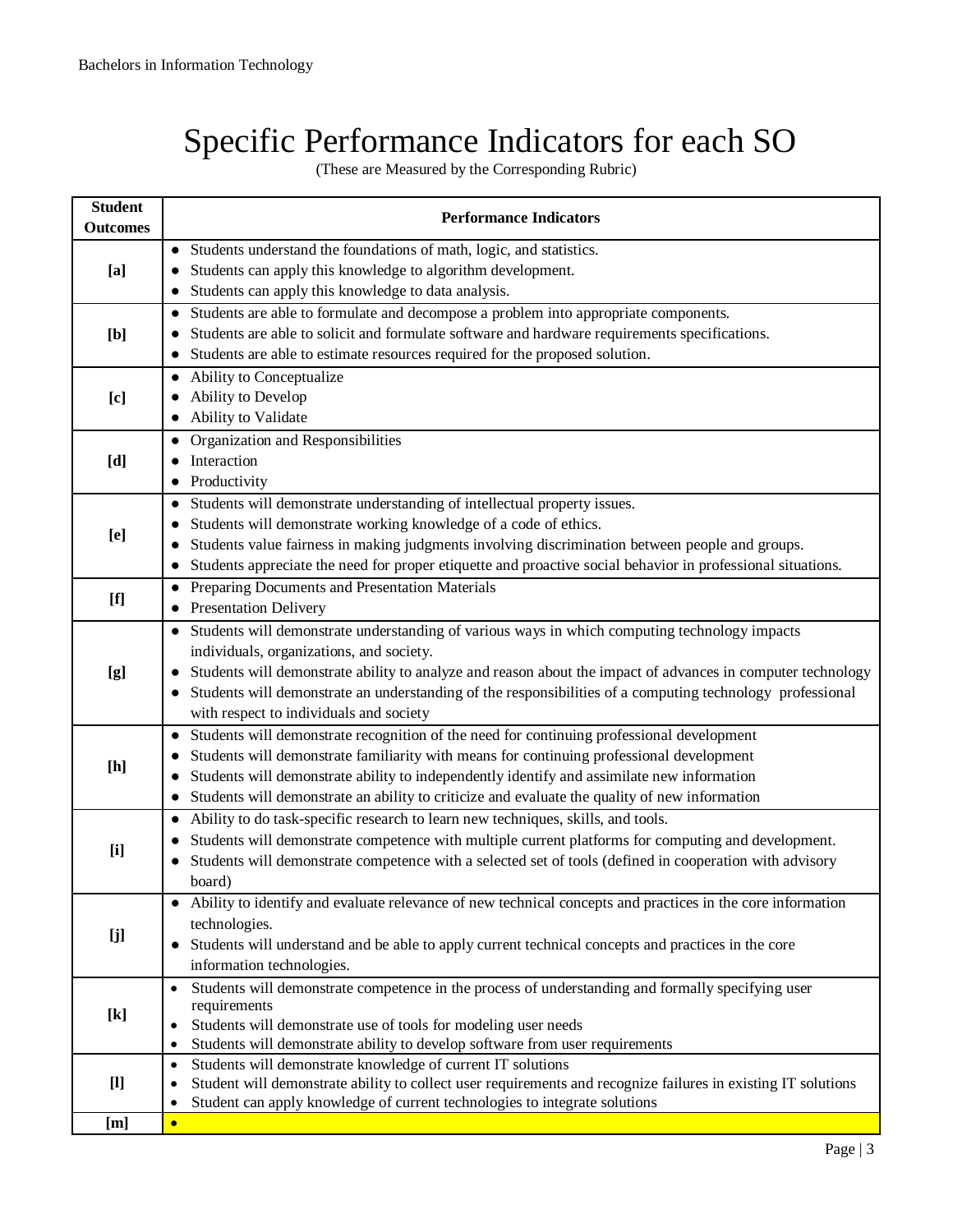|     | An ability to analyze problems, elicit and describe requirement specifications that are appropriate to the<br>solutions.   |
|-----|----------------------------------------------------------------------------------------------------------------------------|
| [n] | An ability to design, code construct and evaluate a software system, process, module, or program to meet<br>desired needs. |
|     | An ability to communicate effectively with a wide range of audiences.                                                      |

**Table [3] Student outcomes and performance indicators**

#### **Rubric A for assessing Student Outcome [a]**

*"An ability to apply knowledge of computing and mathematics appropriate to the discipline"*

| Criteria                                                                               | Good (5 points each)                                                                                                                                                                                              | Average (3 points each)                                                                                                                                                      | Below Average (1 pt each)                                                                                                                                                                                        | <b>Score</b> |
|----------------------------------------------------------------------------------------|-------------------------------------------------------------------------------------------------------------------------------------------------------------------------------------------------------------------|------------------------------------------------------------------------------------------------------------------------------------------------------------------------------|------------------------------------------------------------------------------------------------------------------------------------------------------------------------------------------------------------------|--------------|
| <b>Students</b><br>understand the<br>foundations of<br>math, logic, and<br>statistics. | Students are able to:<br>model and critique complex<br>$\bullet$<br>processes using math<br>expressions, logic, and<br>statistics:<br>construct formal proofs;<br>apply models to solve<br>$\bullet$<br>problems. | Students are able to<br>• produce simplified<br>models for processes<br>• understand and reproduce<br>mathematical definitions<br>• apply standardized<br>solution formulas. | Students are able to recite<br>mathematical definitions but<br>are unable to relate these<br>concepts to typical problems<br>instances. Students are unable<br>to apply standard math<br>techniques or formulas. |              |
| Students can apply<br>this knowledge to<br>algorithm<br>development.                   | • Students can translate a<br>complex model into code,<br>analyze its complexity and<br>efficiency, and provide formal<br>verification of its correctness.                                                        | Students can implement<br>mathematical algorithms<br>and can correctly code<br>logical expressions.                                                                          | Students can implement<br>limited mathematical solutions<br>that operate correctly under<br>normal conditions.                                                                                                   |              |
| Students can apply<br>this knowledge to<br>data analysis.                              | • Students can use statistical<br>concepts to characterize and<br>interpret data and results and<br>apply the conclusions to<br>support algorithm<br>development.                                                 | Students can apply<br>elementary statistics to<br>data sets and draw<br>straightforward<br>conclusions.                                                                      | Students can recite definitions<br>of statistical concepts but<br>cannot draw valid conclusions<br>from computed statistics.                                                                                     |              |
|                                                                                        |                                                                                                                                                                                                                   |                                                                                                                                                                              | Total                                                                                                                                                                                                            |              |

Threshold: 70% of the students tested within a two year window should achieve a score of 20 or better.

#### **Rubric B for assessing Student Outcome [b]**

*"An ability to analyze a problem, and identify and define the computing requirements appropriate to its solution"*

| <b>Criteria</b>      | Good (5 points each)               | Average (3 points each)     | Below Average (1 pt each)    | <b>Score</b> |
|----------------------|------------------------------------|-----------------------------|------------------------------|--------------|
| Students are able to | Students are able to               | Students are                | Students are able            |              |
| formulate and        | decompose a problem for efficient  | able to cast a problem as a | to produce computing         |              |
| decompose a          | implementation, modify the         | computing problem,          | formulations only for simple |              |
| problem into         | problem definition as new          | adequately decompose the    | problems that do not require |              |
| appropriate          | information arrives, and conduct   | problem into components,    | decomposition.               |              |
| components.          | feasibility studies.               | and formulate solution      |                              |              |
|                      |                                    | strategies.                 |                              |              |
| Students are able to | Students are able to               | Students are                | Students are able            |              |
| solicit and          | develop comprehensive              | able to solicit             | to develop simple system     |              |
| formulate software   | requirements specifications,       | requirements from users,    | requirements specifications. |              |
| and hardware         | flexibly integrate new information | seek information needed     |                              |              |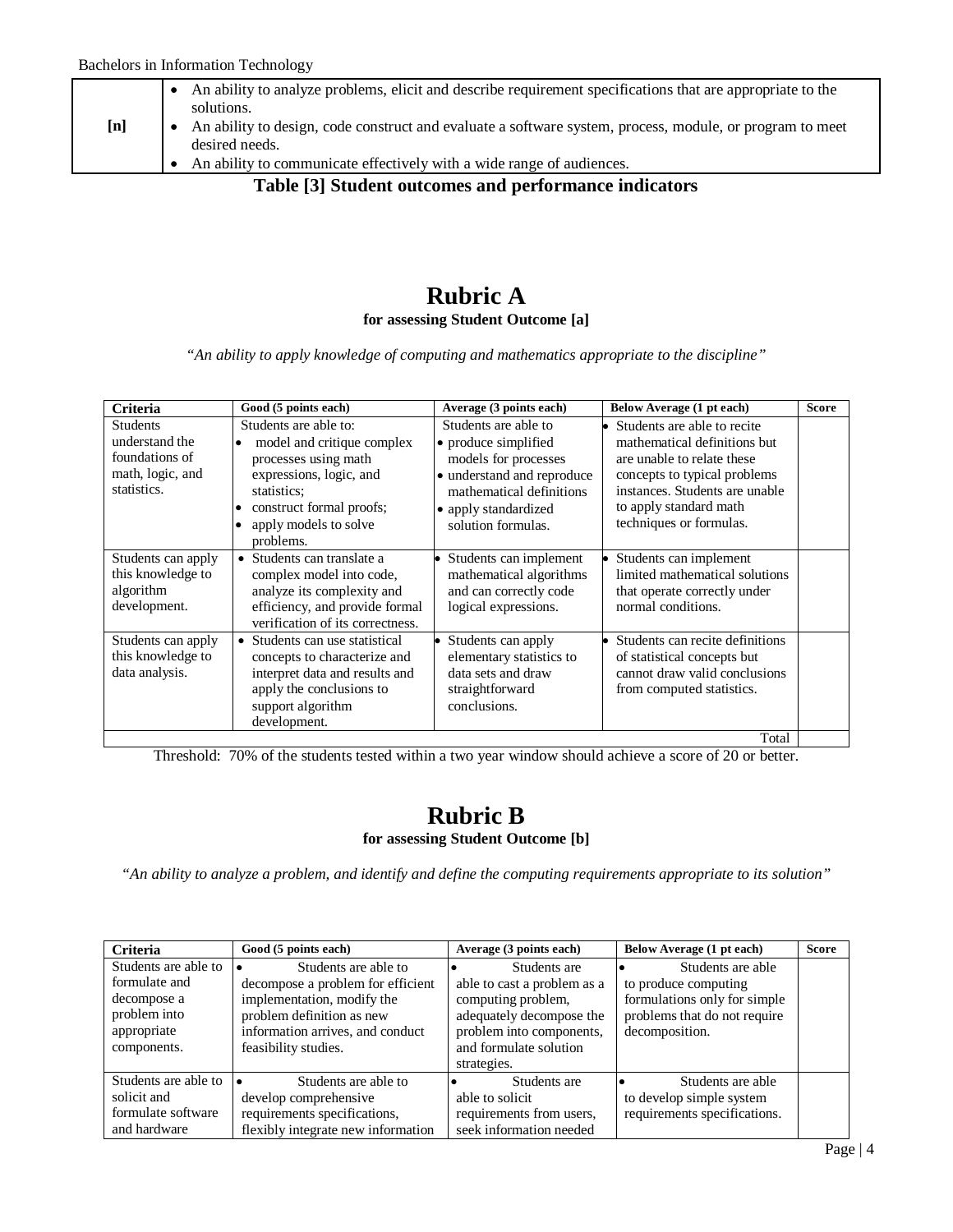Bachelors in Information Technology

| requirements<br>specifications.                                                      | into them, and estimate behavior<br>of possible solutions.                                  | for the solution, and<br>produce a specification                                                            |                                                                                                                          |  |
|--------------------------------------------------------------------------------------|---------------------------------------------------------------------------------------------|-------------------------------------------------------------------------------------------------------------|--------------------------------------------------------------------------------------------------------------------------|--|
|                                                                                      |                                                                                             | document.                                                                                                   |                                                                                                                          |  |
| Students are able to<br>estimate resources<br>required for the<br>proposed solution. | Students are able to<br>evaluate the space, time, and<br>financial demands of the solution. | Students are<br>able to map problems<br>components to appropriate<br>languages, platforms, and<br>hardware. | Students are able<br>to select adequate resources<br>but their choices may not be<br>the most practical or<br>justified. |  |
|                                                                                      |                                                                                             |                                                                                                             | Total                                                                                                                    |  |

Threshold: 70% of the students tested within a two year window should achieve a score of 12 or better.

### **Rubric C for assessing Student Outcome [c]**

*"An ability to design, implement, and evaluate a computer-based system, process, component, or program to meet desired needs"*

| <b>Criteria</b>             | Good (5 points each)                                                                                                                                                                            | Average (3 points each)                                                                                                                                       | Below Average (1 pt each)                                                                             | <b>Score</b> |
|-----------------------------|-------------------------------------------------------------------------------------------------------------------------------------------------------------------------------------------------|---------------------------------------------------------------------------------------------------------------------------------------------------------------|-------------------------------------------------------------------------------------------------------|--------------|
| Ability to<br>Conceptualize | Able to construct<br>standard design documents to<br>support the approach to a<br>project.                                                                                                      | Able to produce<br>$\bullet$<br>an ad-hoc logical plan and<br>organization of approach.                                                                       | Appreciated by<br>project colleagues for<br>contribution, but unable to<br>document role.             |              |
| Ability to<br>Develop       | Able to engage in<br>٠<br>research to find multiple<br>alternatives to well-<br>understood technologies and<br>development methodologies,<br>and use them to produce<br>solutions to a problem. | Able to apply<br>$\bullet$<br>software engineering<br>principles to produce<br>multiple solutions to a<br>problem, using two or more<br>high level languages. | Able to produce<br>code in a high-level<br>language to implement a<br>given solution to a<br>problem. |              |
| Ability to<br>Validate      | Able to produce<br>٠<br>metrics for testing/verification<br>and can identify and minimize<br>sources of experimental<br>uncertainty.                                                            | Able to create a<br>$\bullet$<br>structured set of tests and<br>use them to validate a<br>system's specifications and<br>identify a system's faults.          | Students are able<br>to measure system<br>performance                                                 |              |
|                             |                                                                                                                                                                                                 |                                                                                                                                                               | Total                                                                                                 |              |

Threshold: 70% of the students tested within a two year window should achieve a score of 12 or better.

### **Rubric D for assessing Student Outcome [d]**

*"An ability to function effectively on teams to accomplish a common goal"*

| <b>Criteria</b>                      | Good (5 points each)                                                                                                                                                             | Average (3 points each)                                                                | Below Average (1 pt each)                                                                                                                   | <b>Score</b> |
|--------------------------------------|----------------------------------------------------------------------------------------------------------------------------------------------------------------------------------|----------------------------------------------------------------------------------------|---------------------------------------------------------------------------------------------------------------------------------------------|--------------|
| Organization and<br>Responsibilities | Students recognize team<br>dynamics and work in<br>leadership and non-<br>leadership roles.<br>• Students are able to<br>delegate and accept<br>responsibilities<br>effectively. | • Students can demonstrate the<br>ability to assume a<br>designated role in the group  | Team Roles, leadership roles can<br>be identified                                                                                           |              |
| Interaction                          | Students can value<br>$\bullet$<br>alternative perspectives                                                                                                                      | • Diversity of strengths<br>mutually respected<br>• Sharing and acceptance of<br>ideas | Dominating individual; limits<br>participation of others.<br>Little contribution to group.<br>Intolerant of other ideas and<br>perspectives |              |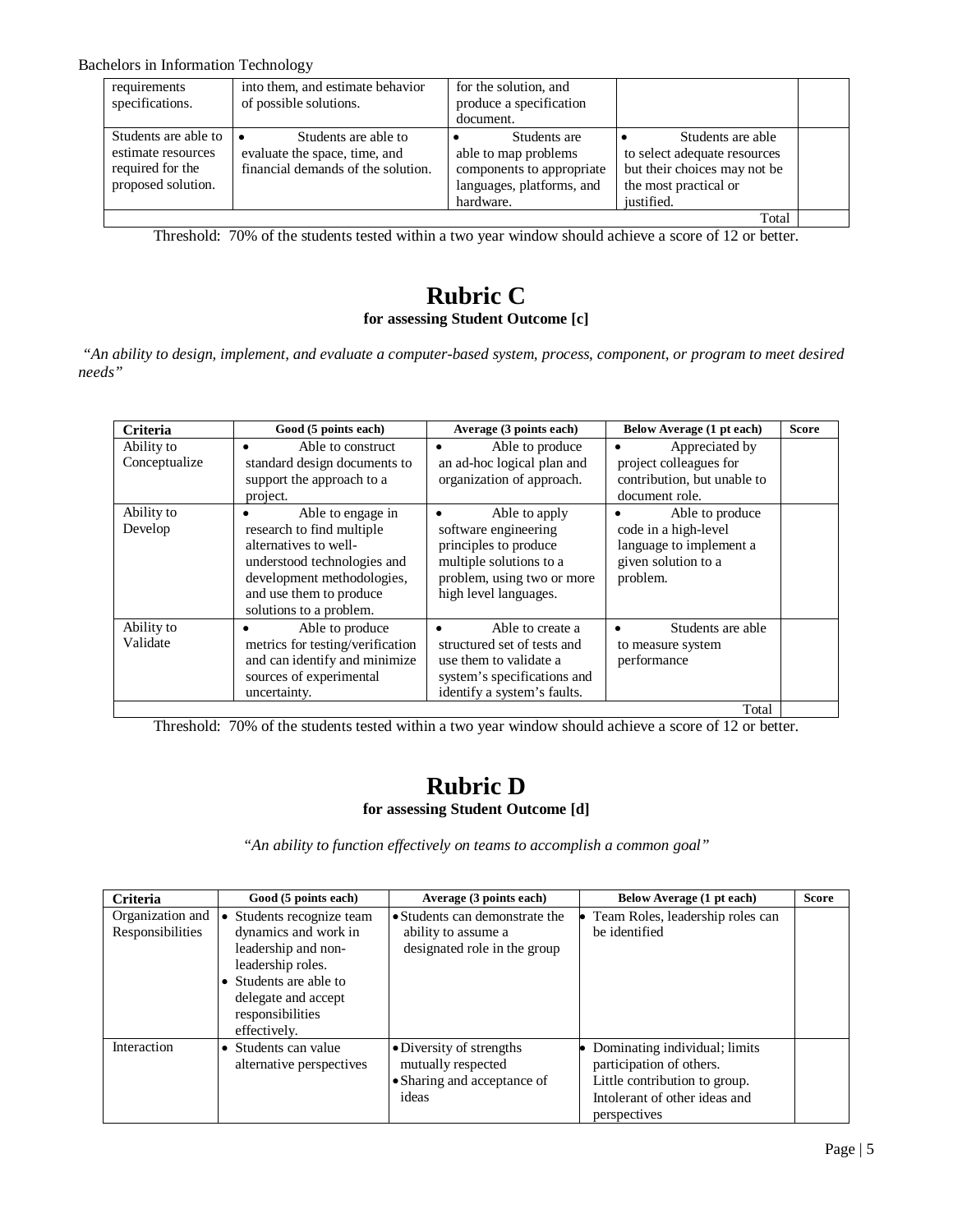#### Bachelors in Information Technology

| Productivity | • Students are competent<br>with tools used for team<br>projects.<br>• Students can mentor<br>others | • Students can work with others<br>on teams to solve computer<br>system and software problems<br>• Students can contributes a fair<br>share to the project workload | Students can routinely present at<br>team meetings or work sessions<br>Students can share information<br>with others |  |  |
|--------------|------------------------------------------------------------------------------------------------------|---------------------------------------------------------------------------------------------------------------------------------------------------------------------|----------------------------------------------------------------------------------------------------------------------|--|--|
| Total        |                                                                                                      |                                                                                                                                                                     |                                                                                                                      |  |  |

Threshold: 70% of the students tested within a two year window should achieve a score of 20 or better.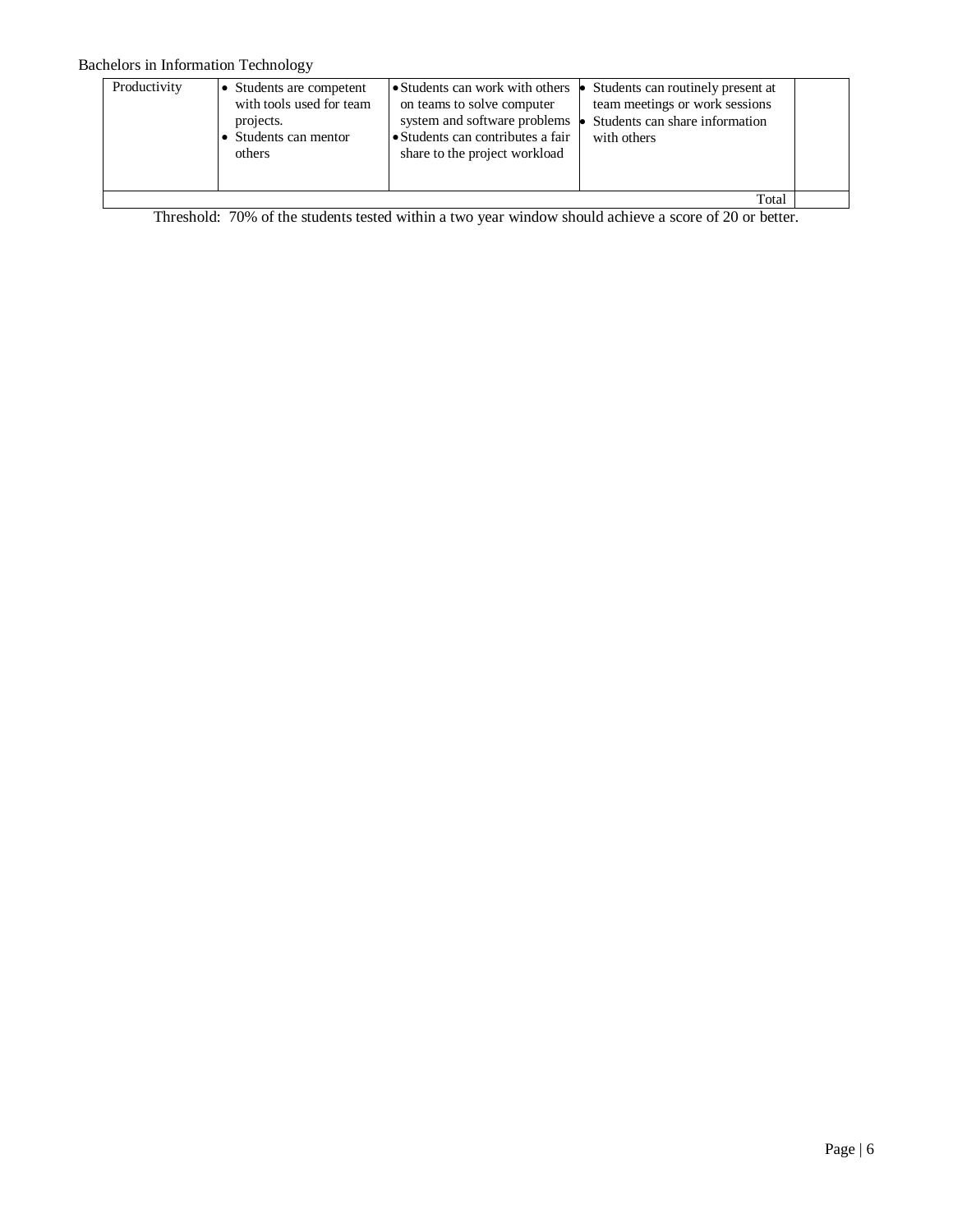#### **Rubric E for assessing Student Outcome [e]**

*"An understanding of professional, ethical, legal, security and social issues and responsibilities"*

| <b>Criteria</b>                                                                                                         | Good (5 points each)                                                                                                              | Average (3 points each)                                                                                                  | Below Average (1 pt each)                                                                   | <b>Score</b> |
|-------------------------------------------------------------------------------------------------------------------------|-----------------------------------------------------------------------------------------------------------------------------------|--------------------------------------------------------------------------------------------------------------------------|---------------------------------------------------------------------------------------------|--------------|
| Students will<br>demonstrate<br>understanding of<br>intellectual property<br>issues.                                    | • Students can articulate<br>understanding of multiple<br>points-of-view in an<br>intellectual property issue.                    | $\bullet$ Students can cite a<br>particular point-of-view<br>relating to an intellectual<br>property issue.              | Students have no more than a<br>personal opinion regarding<br>intellectual property issues. |              |
| Students will<br>demonstrate working<br>knowledge of a code of<br>ethics.                                               | • Students can identify and<br>articulate appropriate elements<br>of a code of ethics in reference<br>to a specific situation.    | • Students cite ad-hoc ethical<br>standards or recognize<br>elements of a code of ethics<br>in reference to a situation. | Students are unable to identify<br>the ethical issues in a situation.                       |              |
| Students value fairness<br>in making judgments<br>involving discrimination<br>between people and<br>groups.             | • Students can recognize biases<br>in decision-making, and can<br>justify an appropriate bias and<br>avoid an inappropriate bias. | Students can<br>recognize situations where<br>discrimination can arise.                                                  | • Students are unable to recognize<br>a situation where discrimination<br>is an issue.      |              |
| Students appreciate the<br>need for proper etiquette<br>and proactive social<br>behavior in professional<br>situations. | • Students can suggest remedies<br>for specific situations which<br>create a hostile work<br>environment.                         | Students can<br>$\bullet$<br>recognize activities which<br>create a hostile work<br>environment.                         | Students cannot recognize<br>activities which create a hostile<br>work environment.         |              |
|                                                                                                                         |                                                                                                                                   |                                                                                                                          | Total                                                                                       |              |

Threshold: 70% of the students tested within a two year window should achieve a score of 15 or better.

#### **Rubric F1 for assessing Student Outcome [f]**

*"An ability to communicate effectively with a range of audiences"*

| <b>Criteria</b>                                         | Good (5 points each)                                                                                                                                                                                       | Average (3 points each)                                                                                                                                     | Below Average (1 pt each)                                                                                                        | <b>Score</b> |
|---------------------------------------------------------|------------------------------------------------------------------------------------------------------------------------------------------------------------------------------------------------------------|-------------------------------------------------------------------------------------------------------------------------------------------------------------|----------------------------------------------------------------------------------------------------------------------------------|--------------|
| Preparing<br>Documents and<br>Presentation<br>Materials | • Citations provide<br>insightful connections to<br>existing work                                                                                                                                          | • Presentation is free from<br>distracting errors<br>• Citations provide accurate<br>connections to existing work                                           | • Presentation is<br>organized<br>$\bullet$ Citations are<br>inappropriate or<br>incomplete                                      |              |
| Presentation<br>Delivery                                | • Engaging the audience $\ell$<br>motivate<br>• Answers technical and<br>non-technical questions at<br>the appropriate level for<br>each.<br>• Visual aids are original<br>and enhance the<br>presentation | • Students will demonstrate<br>ability to deliver formal oral<br>presentations<br>Appropriate visual aids are<br>provided<br>Answers questions<br>$\bullet$ | • Visual aids are<br>distracting or non-<br>existent<br>• Inadequate development<br>• No eye contact<br>• Improper tone of voice |              |
|                                                         |                                                                                                                                                                                                            |                                                                                                                                                             | Total                                                                                                                            |              |

Threshold: 70% of the students tested within a two year window should achieve a score of 15 or better.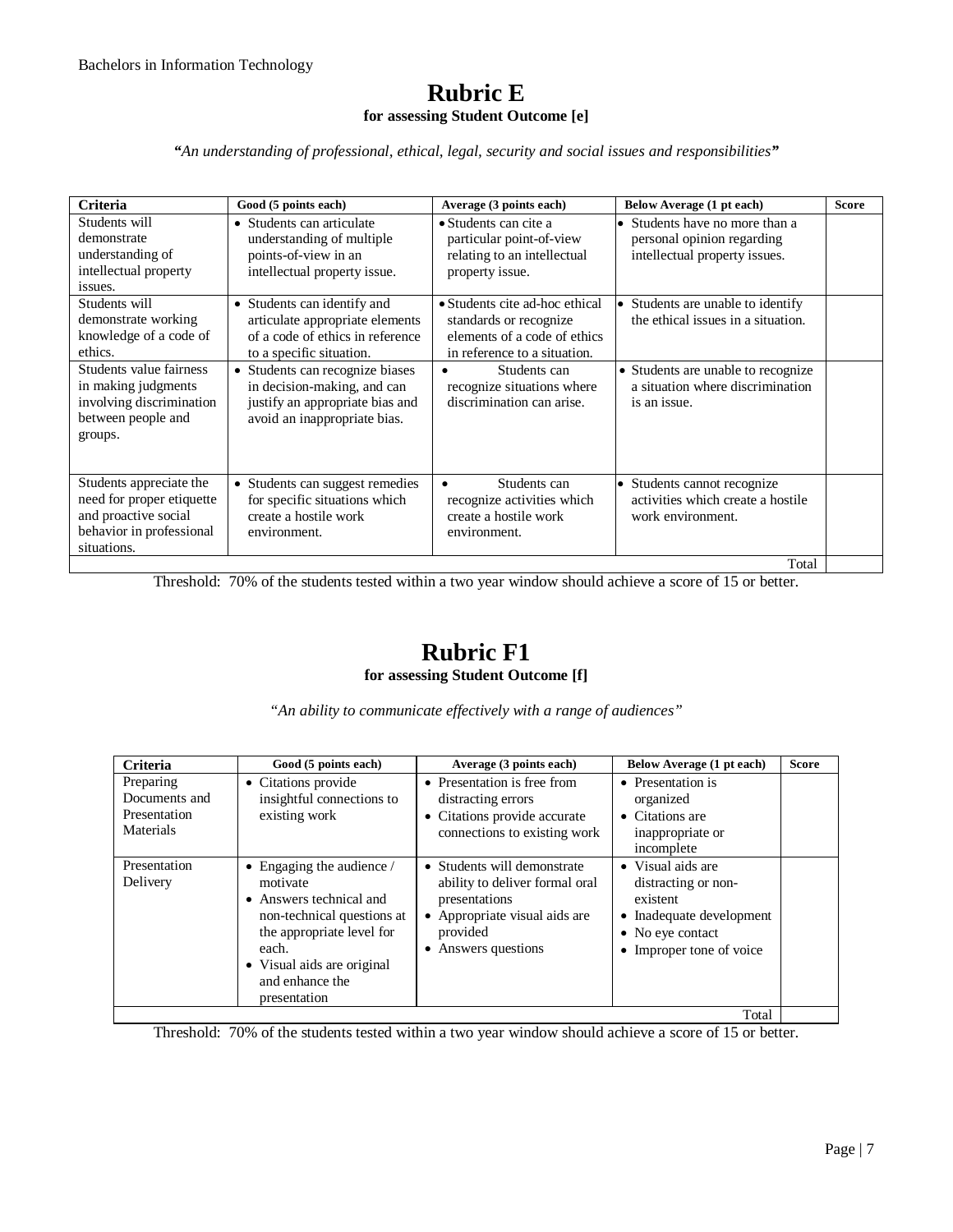#### **Rubric F2 for assessing Student Outcome [f]**

*"An ability to communicate effectively with a range of audiences"*

| <b>Criteria</b>                | Good (5 points each)                                                                                                                    | Average (3 points each)                                                                                                    | Below Average (1 pt each)                                                                                                     | <b>Score</b> |
|--------------------------------|-----------------------------------------------------------------------------------------------------------------------------------------|----------------------------------------------------------------------------------------------------------------------------|-------------------------------------------------------------------------------------------------------------------------------|--------------|
| Document style<br>and delivery | • Papers accepted<br>• Using advanced tools for<br>visualization, graphing,<br>etc.                                                     | Adequately<br>reporting technical material<br>Proper format is<br>used for citations<br>Appropriate<br>document style used | • Able to appropriately<br>document the requirements                                                                          |              |
| Subject<br>Knowledge           | • Insightful connections to<br>existing work are made<br>• Communicates a clear,<br>specific, and full<br>understanding of the<br>topic | Accurate<br>connections to existing<br>work are made; citations<br>Communicates<br>adequate understanding of<br>topic      | Citations are<br>$\bullet$<br>inappropriate or incomplete<br>Communicates little<br>$\bullet$<br>or no understanding of topic |              |
|                                |                                                                                                                                         |                                                                                                                            | Total                                                                                                                         |              |

Threshold: 70% of the students tested within a two year window should achieve a score of 18 or better.

# **Rubric G for assessing Student Outcome [g]**

*"An ability to analyze the local and global impact of computing on individuals, organizations, and society"*

| Students will<br>demonstrate<br>understanding of<br>various ways in which<br>computing technology<br>impacts individuals,<br>organizations, and<br>society.            | • Key concepts, definitions, and<br>facts associated with positive<br>and negative impacts of<br>computer technology are<br>thoroughly identified, defined<br>and described.<br>• Significant facts and supporting<br>details obtained through<br>appropriate research are<br>included and accurately<br>described.<br>• Has little or no factual<br>inaccuracies. | Key concepts,<br>$\bullet$<br>definitions, and facts<br>associated with positive and<br>negative impacts of computer<br>technology are adequately<br>identified, defined and<br>described.<br>Adequate attempts<br>at supporting arguments<br>based on facts or research | Given a scenario, student is<br>$\bullet$<br>not able to identify any key<br>concepts or ways of<br>potential impact of computing<br>on individuals and society.<br>Supporting arguments are<br>$\bullet$<br>improvised and not based on<br>facts or research.              |  |
|------------------------------------------------------------------------------------------------------------------------------------------------------------------------|--------------------------------------------------------------------------------------------------------------------------------------------------------------------------------------------------------------------------------------------------------------------------------------------------------------------------------------------------------------------|--------------------------------------------------------------------------------------------------------------------------------------------------------------------------------------------------------------------------------------------------------------------------|-----------------------------------------------------------------------------------------------------------------------------------------------------------------------------------------------------------------------------------------------------------------------------|--|
| Students will<br>demonstrate ability to<br>analyze and reason<br>about the impact of<br>advances in computer<br>technology                                             | • Identifies and logically organizes<br>almost all relevant evidence.<br>• Uses appropriate and<br>comprehensive critical thinking<br>skills and habits of mind to<br>analyze, evaluate and synthesize<br>evidence.<br>• Reaches informed conclusions<br>based on the evidence.                                                                                    | • Identifies and organizes<br>most of the relevant<br>evidence.<br>• Uses partial critical thinking<br>skills and habits of mind to<br>analyze, evaluate and<br>synthesize evidence.<br>• Reaches informed<br>conclusions based on the<br>evidence.                      | • Identifies some relevant<br>evidence.<br>• Uses unclear, inappropriate or<br>incomplete critical thinking<br>skills and habits of mind to<br>analyze, evaluate and<br>synthesize evidence.<br>• Reaches incomplete or<br>inaccurate conclusions based<br>on the evidence. |  |
| Students will<br>demonstrate an<br>understanding of the<br>responsibilities of a<br>computing technology<br>professional with<br>respect to individuals<br>and society | • Students can recognize and<br>suggest appropriate remedies for<br>activities involving computing<br>technology which affect<br>adversely users of computing<br>technology                                                                                                                                                                                        | • Students can recognize<br>activities involving<br>computing technology<br>which affect adversely users<br>of computing technology,<br>but cannot come up with<br>adequate plans to counter<br>them.                                                                    | • Students cannot recognize<br>activities involving computing<br>technology which affect<br>adversely users of computing<br>technology.<br>Total                                                                                                                            |  |

Threshold: 70% of the students tested within a two year window should achieve a score of 18 or better.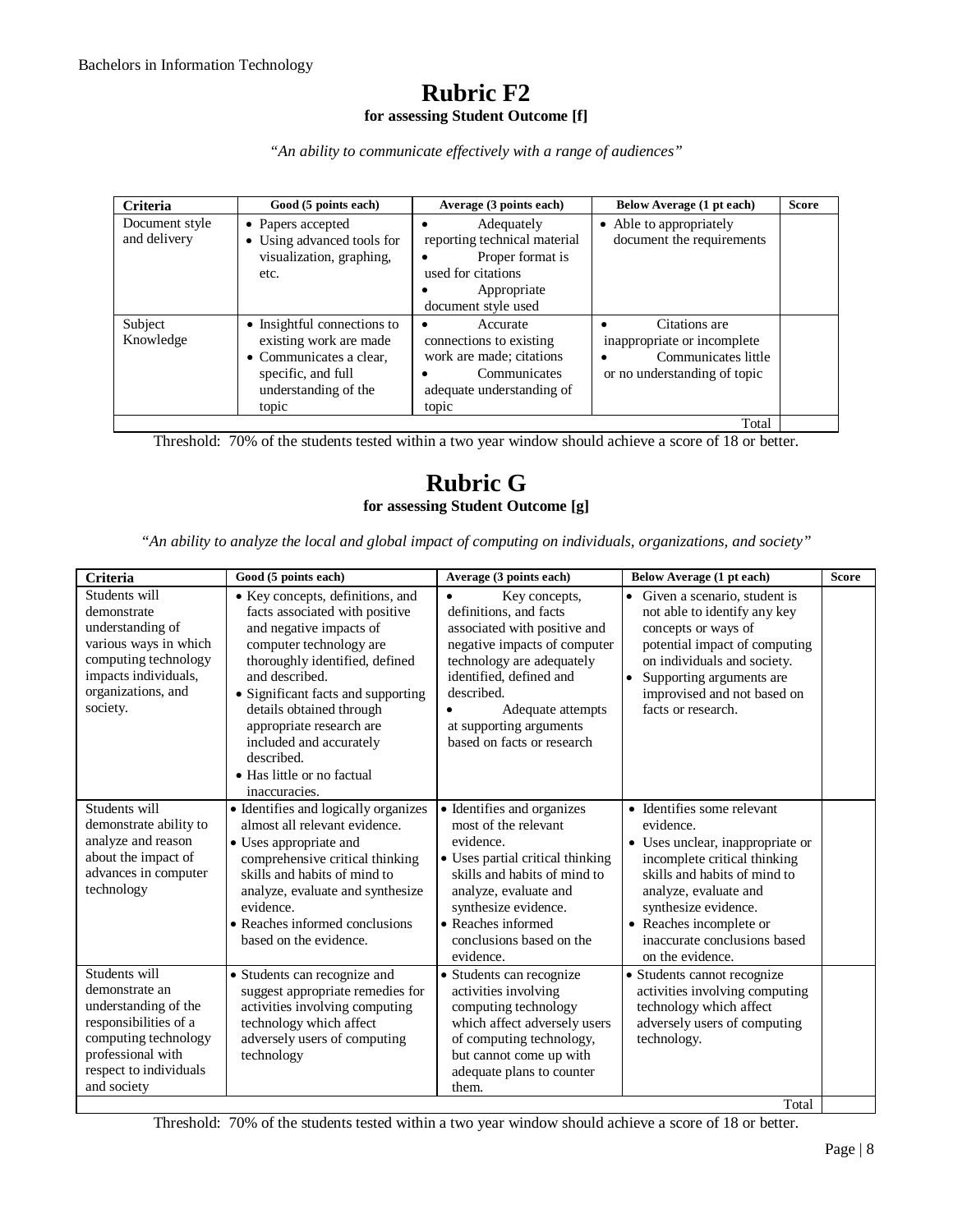#### **Rubric H for assessing Student Outcome [h]**

*"Recognition of the need for and an ability to engage in continuing professional development"*

| Criteria                                                                                                     | Good (5 points each)                                                                                                                                                                                                                                                                                                                                                                                                                                               | Average (3 points each)                                                                                                                                                                                                                                                                                                                                                                                                                         | Below Average (1 pt each)                                                                                                                                                                                                                                                               | <b>Score</b> |
|--------------------------------------------------------------------------------------------------------------|--------------------------------------------------------------------------------------------------------------------------------------------------------------------------------------------------------------------------------------------------------------------------------------------------------------------------------------------------------------------------------------------------------------------------------------------------------------------|-------------------------------------------------------------------------------------------------------------------------------------------------------------------------------------------------------------------------------------------------------------------------------------------------------------------------------------------------------------------------------------------------------------------------------------------------|-----------------------------------------------------------------------------------------------------------------------------------------------------------------------------------------------------------------------------------------------------------------------------------------|--------------|
| Students will<br>demonstrate<br>recognition of the<br>need for continuing<br>professional<br>development     | • Students are able to identify the<br>competencies and knowledge<br>required by particular application<br>domains                                                                                                                                                                                                                                                                                                                                                 | • Students are able to<br>demonstrate knowledge of<br>the history of computing<br>and the rapidly evolving<br>nature of the computing<br>discipline.                                                                                                                                                                                                                                                                                            | • Students know what skill<br>sets are currently desired<br>by employers                                                                                                                                                                                                                |              |
| Students will<br>demonstrate<br>familiarity with<br>means for<br>continuing<br>professional<br>development   | · Students can use libraries, online<br>repositories, and web tools for<br>effectively and efficiently<br>identifying information pertinent to<br>given target criteria                                                                                                                                                                                                                                                                                            | • Students are familiar with<br>computer-related<br>professional organizations<br>(ACM, IEEE),<br>publications, and<br>conferences.<br>• Students know about<br>various avenues for<br>professional development<br>past the undergraduate<br>college experience.                                                                                                                                                                                | • Students are not<br>adequately familiar with<br>computer-related<br>professional<br>organizations (ACM,<br>IEEE), their chapters,<br>publications, and<br>conferences.<br>• Students are not<br>adequately familiar with<br>possible certifications                                   |              |
| Students will<br>demonstrate ability<br>to independently<br>identify and<br>assimilate new<br>information    | • Able to articulate how new<br>information relates to prior<br>knowledge.<br>• Appropriately categorizes and<br>classifies information.<br>• Analyzes new content by<br>decomposing, comparing and<br>contrasting, recognizing patterns,<br>and interpreting information.<br>• Able to draw reasonable<br>generalizations on observations and<br>research results.<br>• Able to gain in depth mastery of a<br>new development tool without<br>instructor guidance | • Able to access information<br>effectively and efficiently<br>from a variety of sources.<br>• Students demonstrate the<br>ability to research topics<br>using the web, library, and<br>professional publications.<br>• Ability to determine<br>pertinence and to organize<br>logically almost all the<br>results of his/her research.<br>• Able to gain limited<br>working mastery of a new<br>development tool without<br>instructor guidance | • Limited ability to access<br>information from a<br>variety of sources.<br>• Limited ability to<br>determine pertinence and<br>to organize the results of<br>his/her research.<br>• Able to gain working<br>mastery of a new<br>development tool only<br>under instructor<br>guidance. |              |
| Students will<br>demonstrate an<br>ability to criticize<br>and evaluate the<br>quality of new<br>information | • Students demonstrate ability to<br>reflect on their learning process<br>and their own understanding                                                                                                                                                                                                                                                                                                                                                              | Students demonstrate<br>ability to reason by<br>questioning<br>assumptions,<br>using lateral thinking,<br>$\bullet$<br>and<br>making inferences.                                                                                                                                                                                                                                                                                                | • Students do not question<br>the authority of<br>information source or are<br>oblivious to it.<br>Total                                                                                                                                                                                |              |

Threshold: 70% of the students tested within a two year window should achieve a score of 35 or better.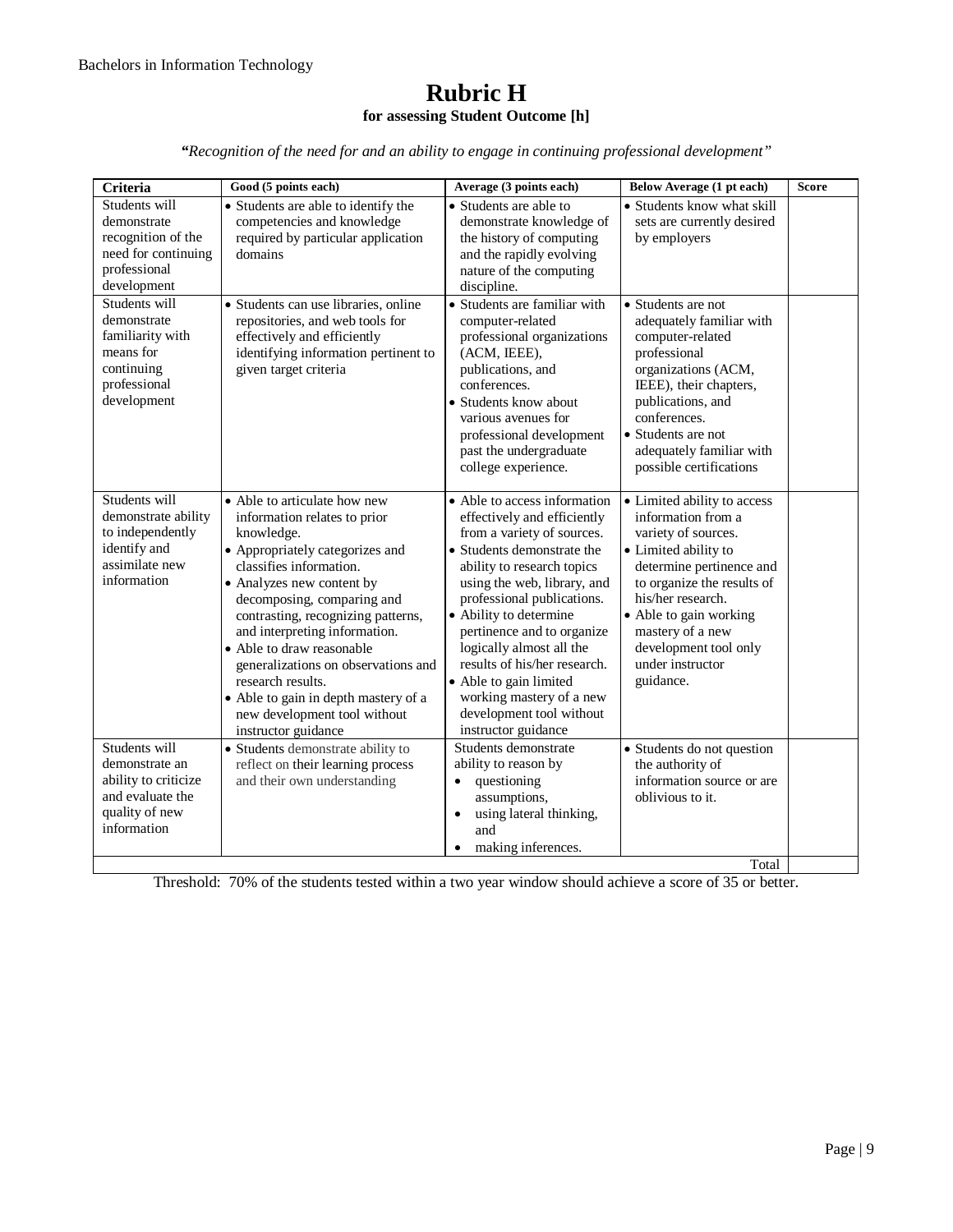#### **Rubric I for assessing Student Outcome [i]**

*"An ability to use current techniques, skills, and tools necessary for computing practice"*

| Criteria                                                                                                                         | Good (5 points each)                                                                                                                                                                                                                                                                                  | Average (3 points each)                                                                                                                                                                                                                     | <b>Below Average (1 pt</b><br>each)                                                                                                                                    | <b>Score</b> |
|----------------------------------------------------------------------------------------------------------------------------------|-------------------------------------------------------------------------------------------------------------------------------------------------------------------------------------------------------------------------------------------------------------------------------------------------------|---------------------------------------------------------------------------------------------------------------------------------------------------------------------------------------------------------------------------------------------|------------------------------------------------------------------------------------------------------------------------------------------------------------------------|--------------|
| Ability to do task-<br>specific research to<br>learn new<br>techniques, skills,<br>and tools.                                    | • Students are able to research.<br>identify, and learn to use new<br>techniques and tools in non-<br>trivial applications.                                                                                                                                                                           | • Given specific tasks, students are<br>able to research and successfully<br>identify applicable and<br>appropriate tools.<br>• Students are able to demonstrate<br>understanding of their<br>functionality and reason about<br>suitability | • Students can collect<br>information about<br>relevant techniques<br>and applicable tools<br>but not able to discern<br>functionality and<br>reason about suitability |              |
| Students will<br>demonstrate<br>competence with<br>multiple current<br>platforms for<br>computing and<br>development.            | • Students are able to use at<br>least two different hardware<br>platforms for computing.<br>• Students are able to use at<br>least two fundamentally<br>different programming<br>languages for computing.<br>• Students are able to use at<br>least two different software<br>development platforms. | • Students are able to use only one<br>hardware platform or only one<br>programming language or only<br>one tool for software<br>development.                                                                                               | • Students are aware of<br>existing technology,<br>but have limited<br>experience utilizing it                                                                         |              |
| Students will<br>demonstrate<br>competence with a<br>selected set of tools<br>(defined in<br>cooperation with<br>advisory board) | • Students are well-read on the<br>latest technology under<br>development.<br>• Students can use most of the<br>state-of-the-art techniques and<br>tools in the field.                                                                                                                                | • Students are cognizant of a<br>variety of state-of-the-art<br>techniques and tools in the field,<br>but they can only use a very<br>limited subset of them.                                                                               | • Students are cognizant<br>of a few developments<br>in techniques and tools<br>in the field, but do not<br>necessarily understand<br>them well.                       |              |
|                                                                                                                                  |                                                                                                                                                                                                                                                                                                       |                                                                                                                                                                                                                                             | Total                                                                                                                                                                  |              |

Threshold: 70% of the students tested within a two year window should achieve a score of 25 or better.

## **Rubric J for assessing Student Outcome [j]**

*"An ability to use and apply current technical concepts and practices in the core information technologies."*

| <b>Criteria</b>                                                                                                                                | Good (5 points each)                                                                                                                                                                                                                       | Average (3 points each)                                                                                                                                                                                                                                  | Below Average (1 pt<br>each)                                                                                                                                                      | <b>Score</b> |
|------------------------------------------------------------------------------------------------------------------------------------------------|--------------------------------------------------------------------------------------------------------------------------------------------------------------------------------------------------------------------------------------------|----------------------------------------------------------------------------------------------------------------------------------------------------------------------------------------------------------------------------------------------------------|-----------------------------------------------------------------------------------------------------------------------------------------------------------------------------------|--------------|
| Ability to identify<br>and evaluate<br>relevance of new<br>technical concepts<br>and practices in the<br>core information<br>technologies.     | • Students are able to research.<br>identify, and learn to apply<br>new technical concepts and<br>practices in non-trivial<br>applications.                                                                                                | • Given specific tasks, students are<br>able to research and successfully<br>identify applicable technical<br>concepts and practices<br>• Students are able to demonstrate<br>understanding of their relevance<br>and reason about suitability           | • Students can collect<br>information about<br>relevant applicable<br>technical concepts and<br>practices but not able<br>to discern relevance<br>and reason about<br>suitability |              |
| Students will<br>understand and be<br>able to apply current<br>technical concepts<br>and practices in the<br>core information<br>technologies. | • Students are able to explain<br>current technical concepts and<br>practices in the core<br>information technologies.<br>• Students can apply most of the<br>technical concepts and<br>practices in the core<br>information technologies. | • Students have basic knowledge<br>of current technical concepts and<br>practices in the core information<br>technologies.<br>Students can apply a limited<br>subset of the technical concepts<br>and practices in the core<br>information technologies. | • Students are aware of<br>some technical<br>concepts and practices<br>in the core information<br>technologies, but<br>knowledge is<br>superficial.                               |              |
|                                                                                                                                                |                                                                                                                                                                                                                                            |                                                                                                                                                                                                                                                          | Total                                                                                                                                                                             |              |

Threshold: 70% of the students tested within a two year window should achieve a score of 11 or better.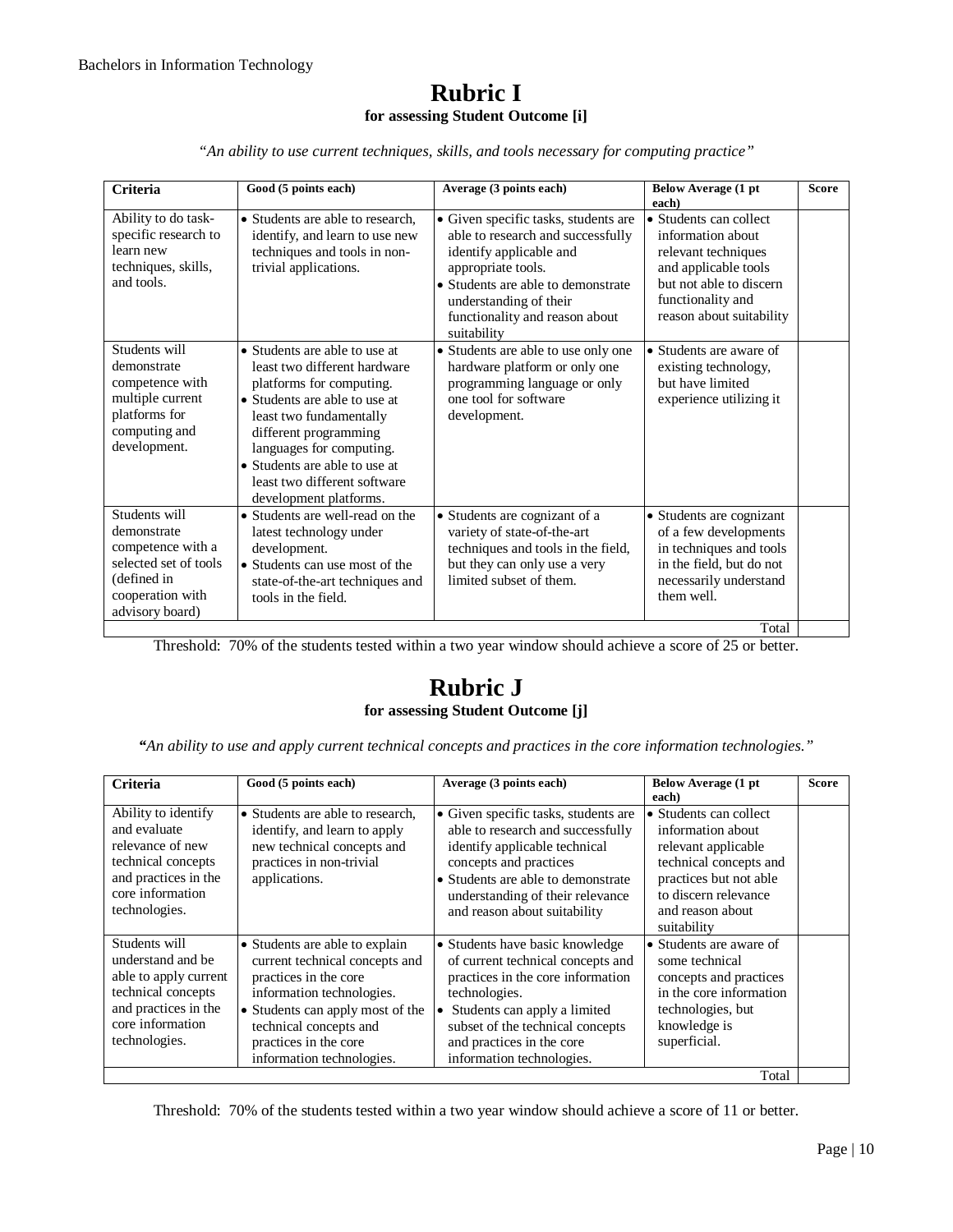#### **Rubric K for assessing Student Outcome [k]**

*"An ability to identify and analyze user needs and take them into account in the selection, creation, evaluation and administration of computer-based systems."*

| Criteria                                                                                                                                  | Good (5 points each)                                                                                                                                                                                                                                                                               | Average (3 points each)                                                                                                                                                                 | Below Average (1 pt each)                                                                                                                                                   | <b>Score</b> |
|-------------------------------------------------------------------------------------------------------------------------------------------|----------------------------------------------------------------------------------------------------------------------------------------------------------------------------------------------------------------------------------------------------------------------------------------------------|-----------------------------------------------------------------------------------------------------------------------------------------------------------------------------------------|-----------------------------------------------------------------------------------------------------------------------------------------------------------------------------|--------------|
| Students will<br>demonstrate<br>competence<br>in the process<br>of<br>understanding<br>and formally<br>specifying<br>user<br>requirements | Students understand the<br>$\bullet$<br>importance of good requirements<br>specification and can produce<br>formal documents related to<br>requirements, feasibility, design,<br>etc. They communicate effectively<br>with the user to be sure that all<br>parties can understand<br>requirements. | • Students understand how<br>to create formal<br>documents related to<br>specification of user<br>requirements, but some<br>elements are either<br>missing or not stated<br>clearly     | Students can specify<br>$\bullet$<br>some requirements, but<br>are incomplete or vague,<br>or only informal. Their<br>communication with the<br>user is not very effective. |              |
| Students will<br>demonstrate<br>use of tools<br>for modeling<br>user needs                                                                | • Students have a good<br>understanding of charts, diagrams,<br>and other tools related to system<br>design and can properly and<br>completely construct them and<br>explain what they represent.                                                                                                  | • Students understand how<br>to make use of some<br>formal tools related to<br>system design, but they<br>may have parts that are<br>incomplete or vague.                               | • Students cannot properly<br>construct charts.<br>diagrams, and other tools<br>related to system design.                                                                   |              |
| • Students will<br>demonstrate<br>ability to<br>develop<br>software from<br>user<br>requirements                                          | • Students do an excellent job at<br>developing systems or software<br>based on a complete<br>understanding of all types of user<br>requirements, creating systems<br>which are adaptable, easy to<br>maintain, and delivered on time<br>and "within budget"                                       | • Students do a good job of<br>developing software or<br>systems based on user<br>requirements, but do not<br>always create systems that<br>are robust enough for<br>potential changes. | Students can develop<br>software or systems, but<br>they do not incorporate<br>all of the user<br>requirements, or some of<br>them are incorrectly<br>done.                 |              |
|                                                                                                                                           |                                                                                                                                                                                                                                                                                                    |                                                                                                                                                                                         | Total                                                                                                                                                                       |              |

Threshold: 70% of the students tested within a two year window should achieve a score of 11 or better.

## **Rubric L for assessing Student Outcome [l]**

*"An ability to effectively integrate IT-based solutions into the user environment."*

| Criteria                                                                                                                              | Good (5 points each)                                                                                                                                                                                                                                            | Average (3 points each)                                                                                                                                                              | Below Average (1 pt each)                                                                                                                                                                                             | <b>Score</b> |
|---------------------------------------------------------------------------------------------------------------------------------------|-----------------------------------------------------------------------------------------------------------------------------------------------------------------------------------------------------------------------------------------------------------------|--------------------------------------------------------------------------------------------------------------------------------------------------------------------------------------|-----------------------------------------------------------------------------------------------------------------------------------------------------------------------------------------------------------------------|--------------|
| Students will<br>demonstrate<br>knowledge of<br>current IT<br>solutions                                                               | Capable of collecting information<br>$\bullet$<br>on current IT solutions and<br>understanding their application.<br>Capable of determining using<br>$\bullet$<br>current technologies for creating<br>IT solutions.                                            | • Understands the current<br>state of IT solutions and<br>have exposure to their use.                                                                                                | • Incapable of identifying<br>current IT solutions or<br>use them for addressing a<br>IT need.                                                                                                                        |              |
| Student will<br>demonstrate<br>ability to collect<br>user<br>requirements and<br>recognize<br>failures in<br>existing IT<br>solutions | • Capable of communicating with<br>user to determine IT needs.<br>• Capable of understanding written<br>communications detailing solution<br>specifications.<br>Able to analyze an IT system to<br>٠<br>determine its components and how<br>they are connected. | • Can review and analyze<br>specifications with some<br>recognition of user needs.<br>• Can recognize core<br>components of an IT<br>system and the functions<br>of these components | • Lacks ability to<br>effectively communicate<br>with users to determine<br>IT needs.<br>• Capable of recognizing<br>the major functions of an<br>IT system but incapable<br>of identifying individual<br>components. |              |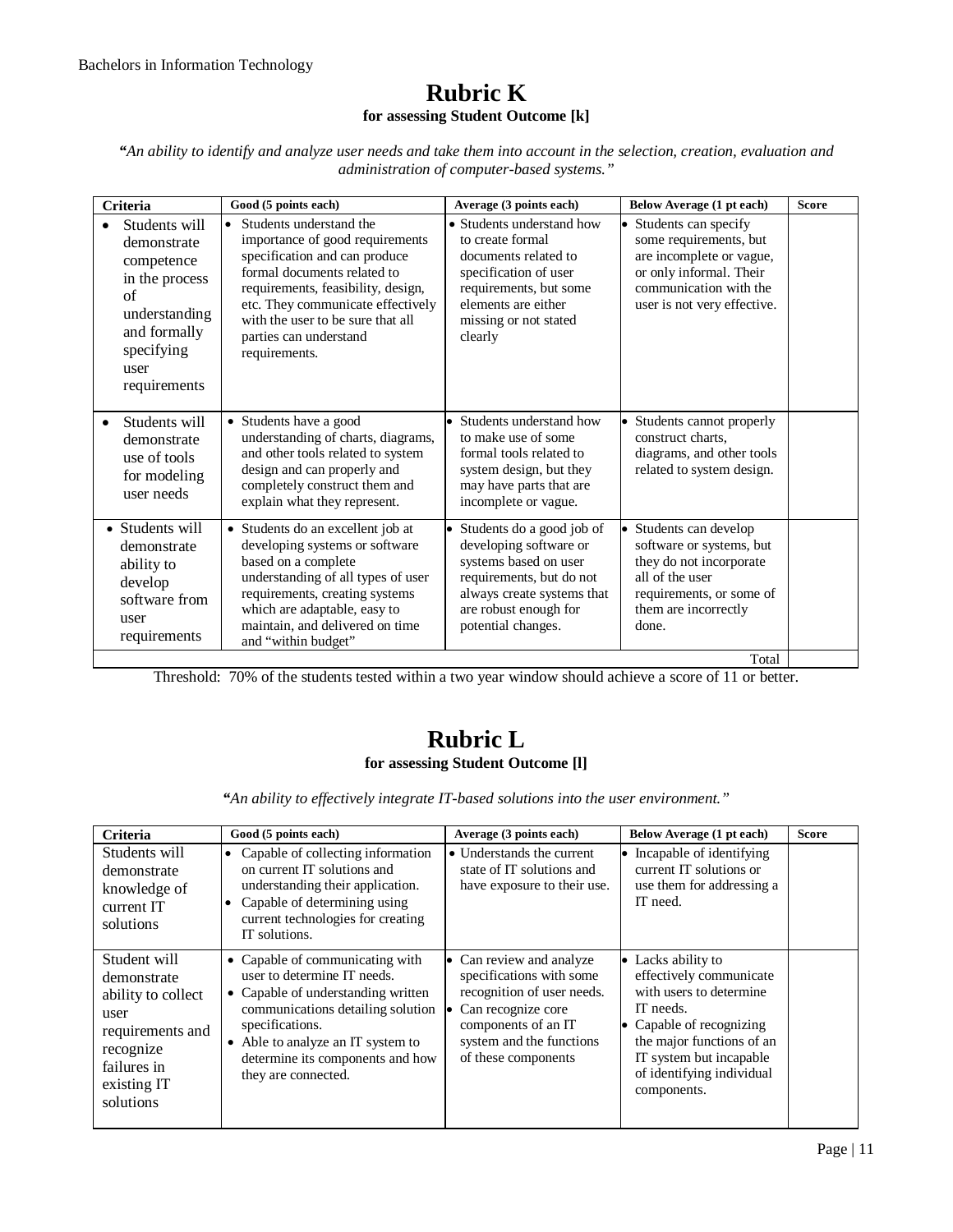| Student can<br>apply knowledge<br>of current<br>technologies to<br>integrate<br>solutions | • Capable of combining the<br>knowledge of current IT solutions<br>with understanding of existing<br>user needs.<br>• Capable of integrating the IT<br>solutions identified to meet user<br>needs. | • Understands the function<br>of IT-based solutions<br>• Capable of introducing<br>solutions into a user<br>environment | $\bullet$ Has some understanding<br>of IT solutions but lacks<br>the ability to effectively<br>integrate them into the<br>user environment. |  |
|-------------------------------------------------------------------------------------------|----------------------------------------------------------------------------------------------------------------------------------------------------------------------------------------------------|-------------------------------------------------------------------------------------------------------------------------|---------------------------------------------------------------------------------------------------------------------------------------------|--|
|                                                                                           |                                                                                                                                                                                                    |                                                                                                                         | Total                                                                                                                                       |  |

Threshold: 70% of the students tested within a two year window should achieve a score of 12 or better.

## **Rubric M for assessing Student Outcome [m]**

*"An understanding of best practices and standards and their application."*

| <b>Criteria</b> | Good (5 points each) | Average (3 points each) | Below Average (1 pt each) | <b>Score</b> |
|-----------------|----------------------|-------------------------|---------------------------|--------------|
|                 |                      |                         |                           |              |
|                 |                      |                         |                           |              |
|                 |                      |                         |                           |              |
|                 |                      |                         | Total                     |              |

Threshold: 70% of the students tested within a two year window should achieve a score of ?? or better.

# **Rubric N for assessing Student Outcome [n]**

*"*An ability to assist in the creation of an effective project plan*."*

| <b>Criteria</b>                                                                                                                                | Good (5 points each)                                                                                                                                                                | Average (3 points each)                                                                                                                        | Below Average (1 pt each)                                                                                                                                                 | <b>Score</b> |
|------------------------------------------------------------------------------------------------------------------------------------------------|-------------------------------------------------------------------------------------------------------------------------------------------------------------------------------------|------------------------------------------------------------------------------------------------------------------------------------------------|---------------------------------------------------------------------------------------------------------------------------------------------------------------------------|--------------|
| An ability to<br>analyze<br>problems, elicit<br>and describe<br>requirement<br>specifications<br>that are<br>appropriate to the<br>solutions.  | Students are heavily engaged in<br>$\bullet$<br>the productive practice of software<br>development to classify and solve<br>major problems across a wide<br>range of software areas | • Students are engaged in<br>the productive practice of<br>software development and<br>solve problems for a range<br>of software areas.        | • Students are moderately<br>engaged in the<br>productive practice of<br>software development<br>and can assist in solving<br>problems from a range of<br>software areas. |              |
| An ability to<br>design, code<br>construct and<br>evaluate a<br>software system,<br>process, module,<br>or program to<br>meet desired<br>needs | • Students are very capable to use<br>contemporary techniques, skills,<br>and tools technical necessary<br>designing, and evaluating software                                       | • Students are capable to<br>use contemporary<br>techniques, skills, and<br>tools technical necessary<br>designing, and evaluating<br>software | • Students can assist in<br>using contemporary<br>techniques, skills, and<br>tools technical necessary<br>designing, and evaluating<br>software                           |              |
| An ability to<br>communicate<br>effectively with a<br>wide range of<br>audiences                                                               | • Communicates a clear, specific,<br>and full understanding of the topic                                                                                                            | • Communicates adequate<br>understanding of topic                                                                                              | • Communicates little or<br>no understanding of topic                                                                                                                     |              |
|                                                                                                                                                |                                                                                                                                                                                     |                                                                                                                                                | Total                                                                                                                                                                     |              |

Threshold: 70% of the students tested within a two year window should achieve a score of 11 or better.